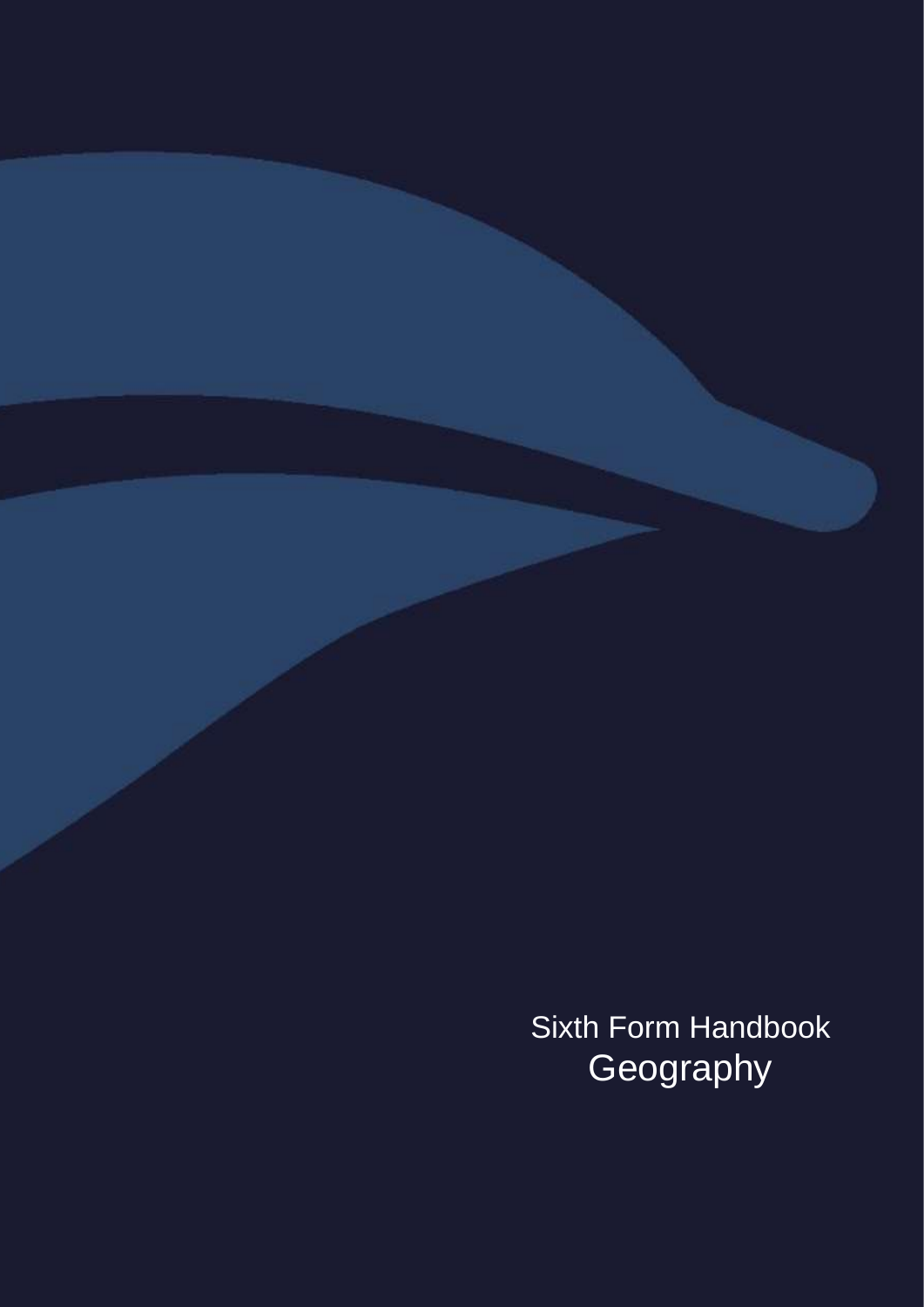# **Contents**

<span id="page-1-0"></span>

| Our expectations |  |
|------------------|--|
|                  |  |
|                  |  |
|                  |  |

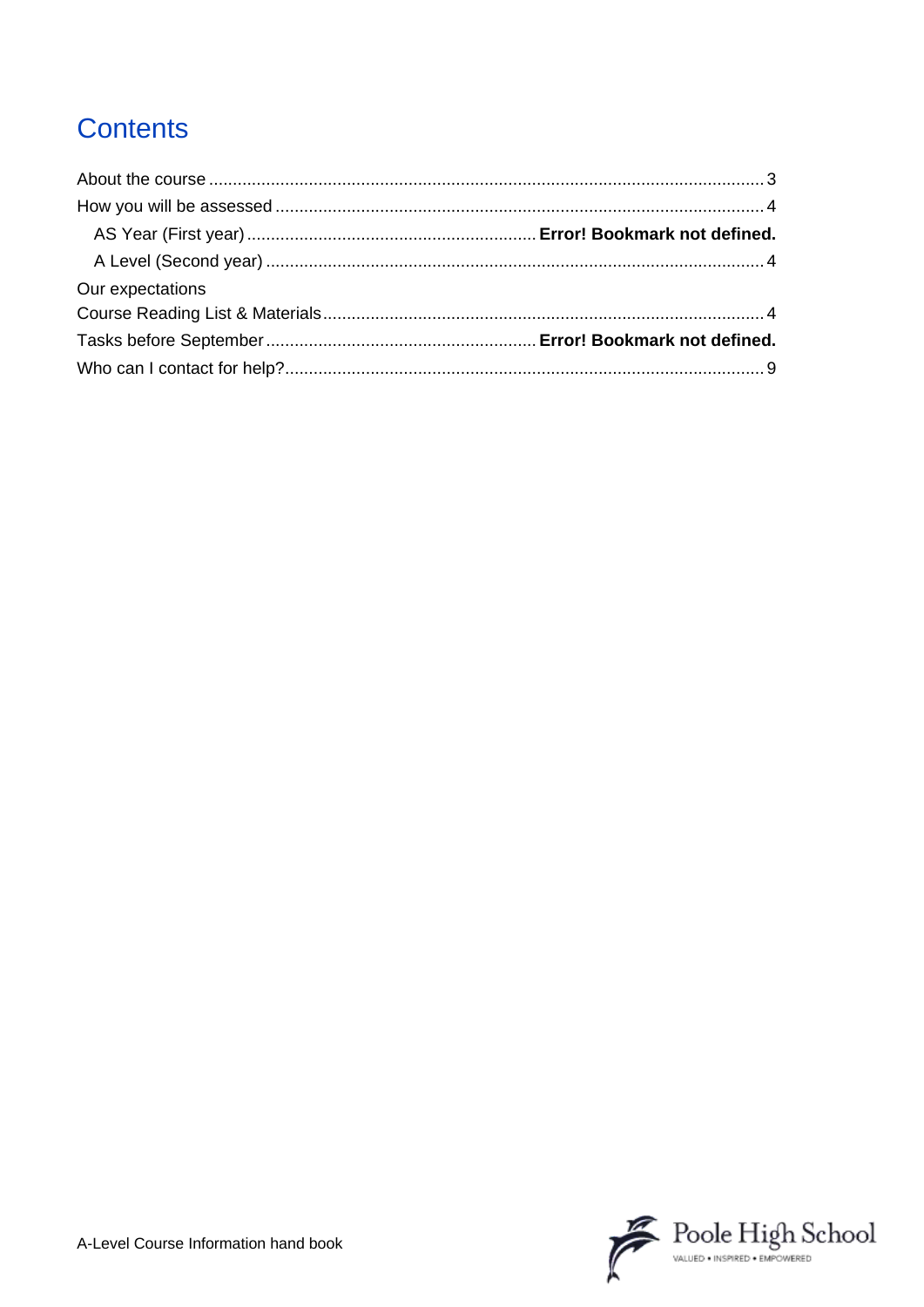# About the course

Our new specification will excite your minds, challenge perceptions and stimulate your investigative and analytical skills. There have been new units added to reflect the world today, but it has also retained many of the more traditional topics you enjoy like hazards and coasts. In our first year we will study three different topics and undertake fieldwork. We will be going on a residential trip.

The first topic focuses on coastal zones, which are dynamic environments in which landscapes develop by the interaction of winds, waves, currents and terrestrial and marine sediments. The content fosters an informed appreciation of the beauty and diversity of coasts and their importance as human habitats. The section offers the opportunity to exercise and develop observation skills, measurement and geospatial mapping skills, together with data manipulation and statistical skills, including those associated with and arising from fieldwork.

Our second topic focuses on the lithosphere and the atmosphere, which intermittently but regularly present natural hazards to human populations, often in dramatic and sometimes catastrophic fashion. By exploring the origin and nature of these hazards and the various ways in which people respond to them, we are able to engage with many dimensions of the relationships between people and the environments they occupy.

<span id="page-2-0"></span>Finally we will focus on people's engagement with places, their experience of them and the qualities they ascribe to them, all of which are of fundamental importance in their lives. We will focus on Poole and somewhere with contrasting characteristics in terms of economic development, population density, cultural background and possibly systems of political and economic organisation. We have to engage with how places are known and experienced, how their character is appreciated, the factors and processes which impact upon places and how they change and develop over time.

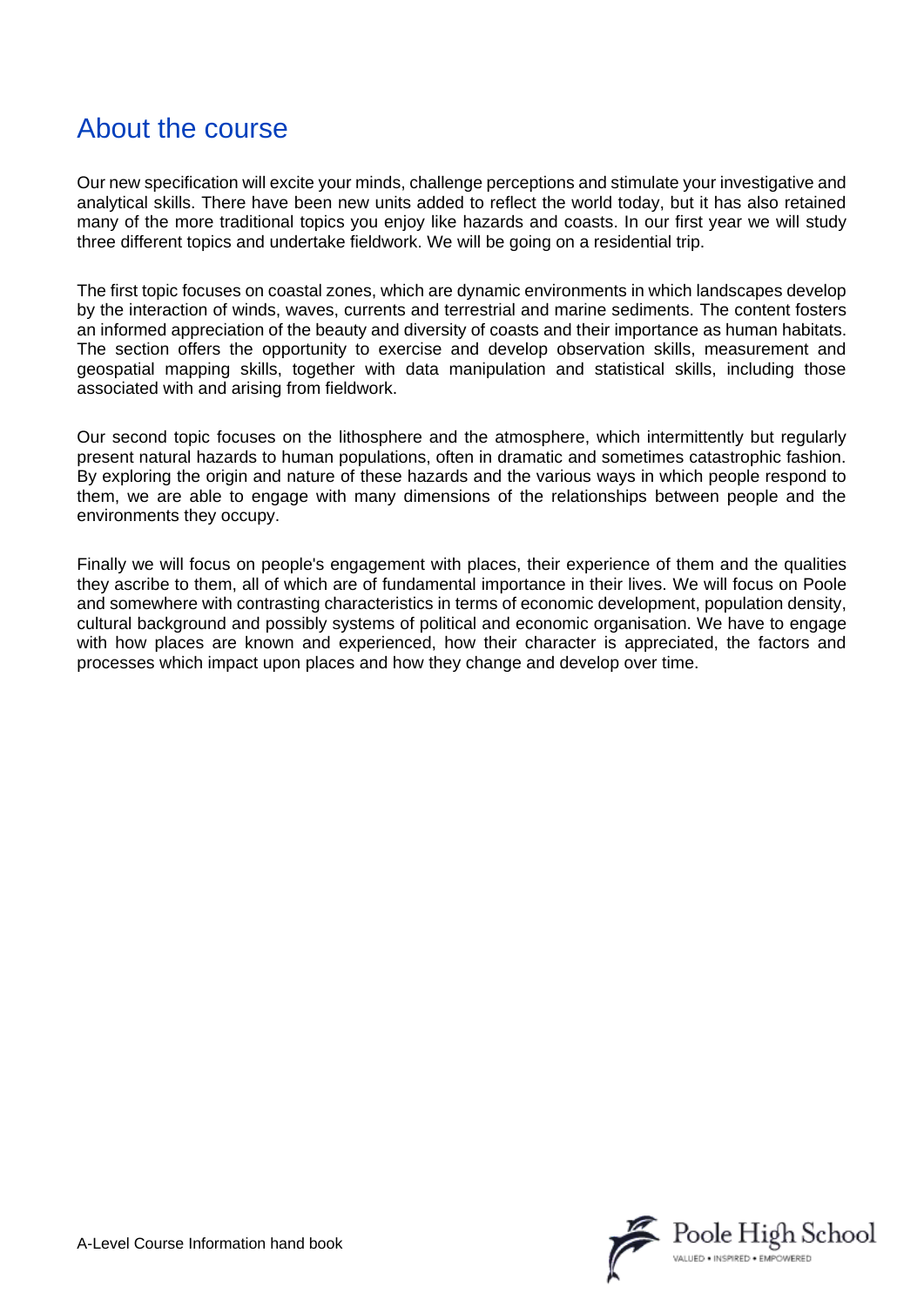# How you will be assessed

## <span id="page-3-0"></span>A Level (Second year)

The course is linear so all A Level assessment comes at the end of the 2 year course.

### **Paper 1 Physical geography**

Assesses 3 units: Water and carbon cycles, coastal systems and landscapes, hazards 2 hour 30 minute written examination 120 marks 40% of A-Level

## **Paper 2 Human geography** Assesses 3 units: Global systems and governance, changing places, population and the environment. 2 hour 30 minute written examination 120 marks 40% of A-Level

## **Component 3 Geography fieldwork investigation** Individual investigation 3000-4000 word project, teacher assessed 60 marks 20% of A-Level

<span id="page-3-1"></span>

|                        |                       |                              | A2                                                                                                 |                                  |
|------------------------|-----------------------|------------------------------|----------------------------------------------------------------------------------------------------|----------------------------------|
| Component <sub>1</sub> | lida.dood<br>Physical | A                            | Water and carbon cycles                                                                            | 27 marks                         |
|                        |                       | в                            | Coastal systems and landscapes                                                                     | 27 marks                         |
|                        |                       | с                            | Hazards                                                                                            | 42 marks                         |
|                        |                       | <b>ISBRES</b>                | Written exam: 2 hr 30<br>40% of A2                                                                 | 96 marks                         |
| Component 2            | geograph<br>Ş         | А                            | Global systems and global governance                                                               | 27 marks                         |
|                        |                       | в                            | Changing places                                                                                    | 27 marks                         |
|                        |                       | с                            | Population and the environment                                                                     | 42 marks                         |
|                        |                       | SSIESS                       | Written exam: 2 hr 30<br>40% of A2                                                                 | 96 marks                         |
| Component 3            |                       | A                            | Individual investigation which must include data collected in<br>the field. Write up of y12 study. |                                  |
|                        |                       | nvestigation<br>Seographical | Assess                                                                                             | 3,000 - 4,000 words<br>20% of A2 |

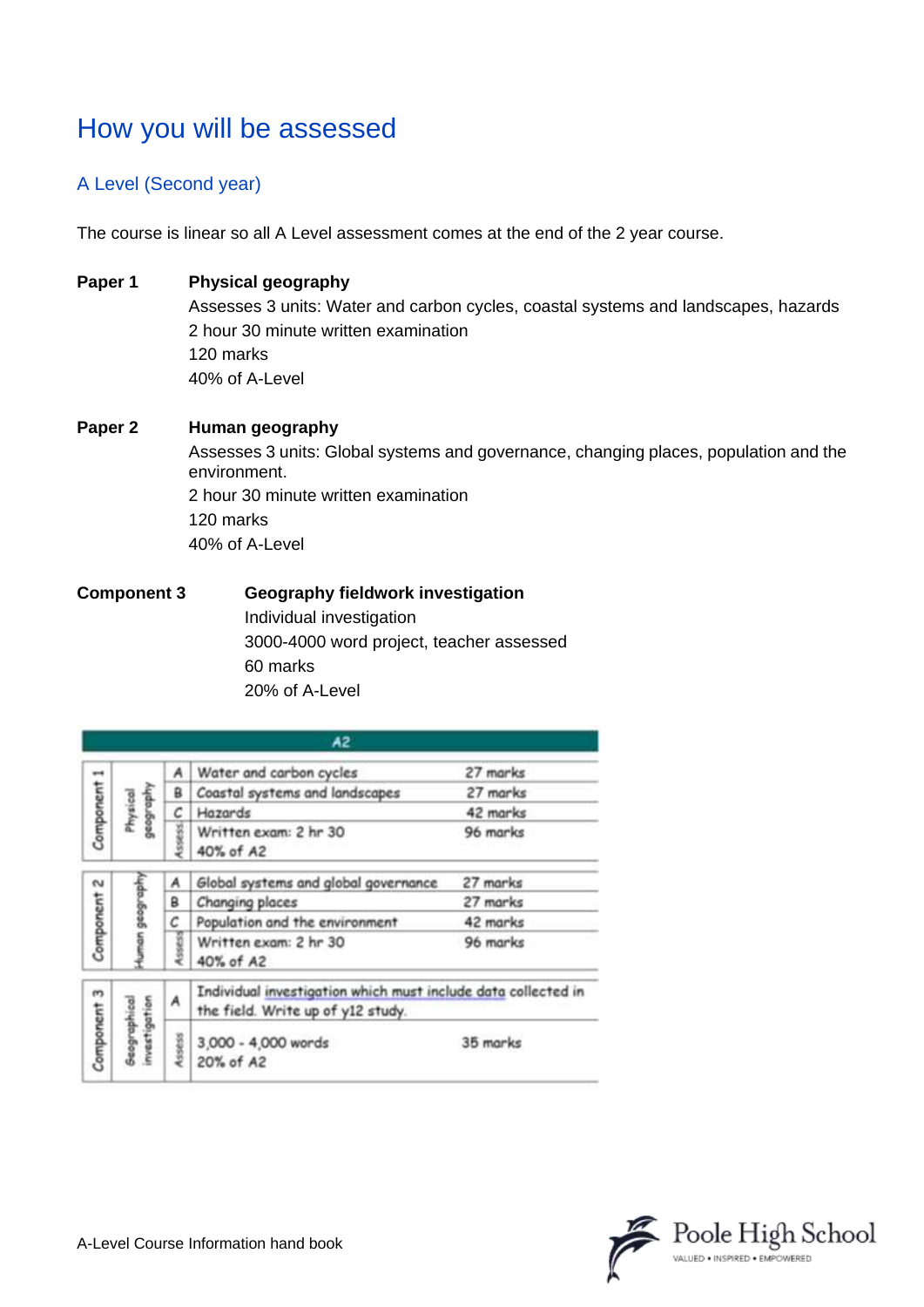# Our Expectations

## Your Notes

We expect all students to maintain a well-organised folder and record your notes on a contents page for each unit. These will be spot checked at times during the course.

Your folder should include a minimum of:

- PLCs (personalised learning checklists)
- notes on theory
- home learning tasks with corrections
- assignments with corrections
- end of topic tests with corrections
- results tracking sheet filled out with targets
- definition sheets

#### Independent Study

To achieve a good grade it is imperative that you work outside of lessons to consolidate and develop the ideas covered during lessons. **It is our expectation that from the start of the course, for each lesson at least 1 hour of independent study is completed.** You will be expected to keep an independent study log to help you organise your time which will be spot checked.

This independent work should include (but is in no way limited to):

- reading/watching videos around the subject
- extra notes as necessary to ensure full understanding
- research **before** a lesson to prepare yourself and **after** a lesson to ensure depth of understanding
- revision
- answering exam questions
- assignments

#### CATs (Common assessment tasks)

Each week you will have a CAT to complete and will come as booklets for each topic. These will alternative between teachers each week. These have to be submitted in the first lesson for the teacher of the topic that week. Once you received your feedback there will be space within the booklet to improve your work. This must be done by the next time you submit your booklet. Any assignments not handed in on time will not be marked.

#### **Assessments**

Approximately every 5 lessons you will be given a short answer, knowledge test which links to the relevant PLC. If you do not achieve 80% we will ask you to close the gaps in your learning before being retested the next lesson. You must pass each test before moving on and extra support will be given if needed. These results will feed into grades at trackpoints.

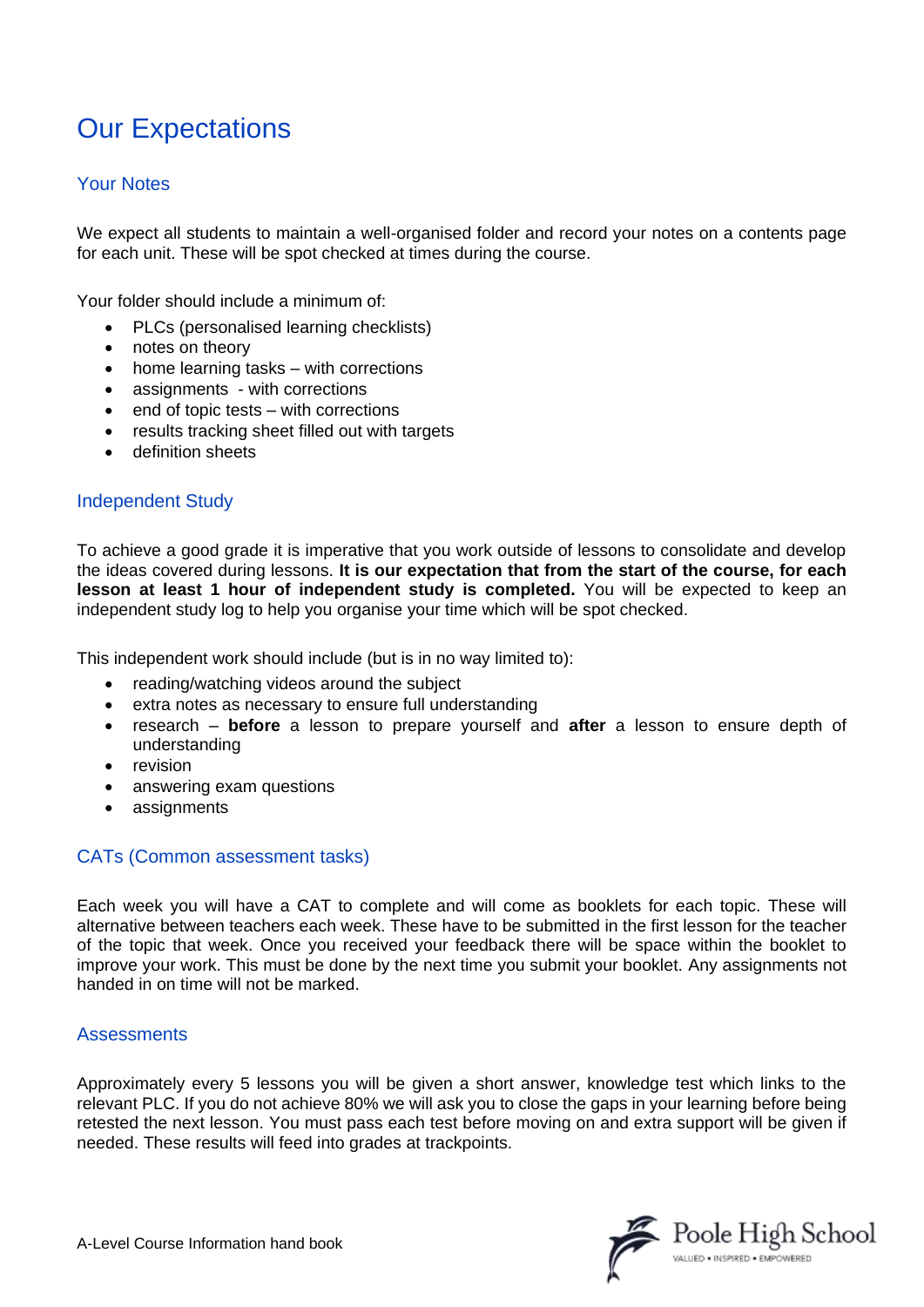You will also be given an exam paper to complete in the middle and at the end of every unit under exam conditions. All students not achieving their target grade, due to a lack of effort will be reassessed until they meet their target grade.

## Other expectations

- Any assignments not handed in on time will not be marked.
- If you know that you will be away on any deadline date, for a school trip or otherwise, then it is your responsibility to get the work in before you leave.
- It is your responsibility to collect a copy of the assignment if you are absent.
- Assignments are not to be carried out on the evening before the deadline. Start your assignment as soon as possible and if you have difficulties there will then be time for you to seek help.
- Progress will be tracked against your target grade. Underachievement will be identified and interventions will be put in place. You may be required to additional support sessions.
- Always act on your feedback and record this on your overview sheet to ensure you move forward as rapidly as possible.

# Tasks before September

- 1. Find the 'Coastal systems and landforms' and 'Changing Places' key words lists. Found on google classroom (A Level Geography 20) and RAG them
- 2. For each word, write out the definition. You may wish to look these up either on the AQA website or online.
- 3. Research a recent natural hazard (volcano, earthquake, tropical storm, wildfire) and make a case study poster to present to the class. It should include case study facts, impacts and responses. Select a less well known hazard so we get a range. You need to reflect through a written paragraph about what made the impacts large or small (surrounding area, time of day, LIC / HIC, previous experience of the hazard etc).
- 4. Complete the research task on research for Poole on the Google Classroom. Ensure you record the facts ready for September.
- 5. Visit the local beach and take photos of all hard and soft engineering evidence, annotate the photos. Decide how effective these defences are at protecting the coast. (if not possible to visit, research all local sea defences on Ham Beach/Sandbanks. Bournemouth, Branksome Beaches)

# Course Reading List & Materials

### **Books**

- Waugh. Geography. An integrated approach.
- Ross et al. [AQA Geography A Level and AS: Human Geography Student Book](https://global.oup.com/education/product/9780198366546?region=uk)
- Ross et al. AQA Geography A Level and [AS Physical Geography Student Book](https://global.oup.com/education/product/9780198366515?region=uk)
- Skinner et al. AQA A-level Geography Fourth Edition
- There are also older textbooks in the library that have relevant content such as the A2 Edexcel course.

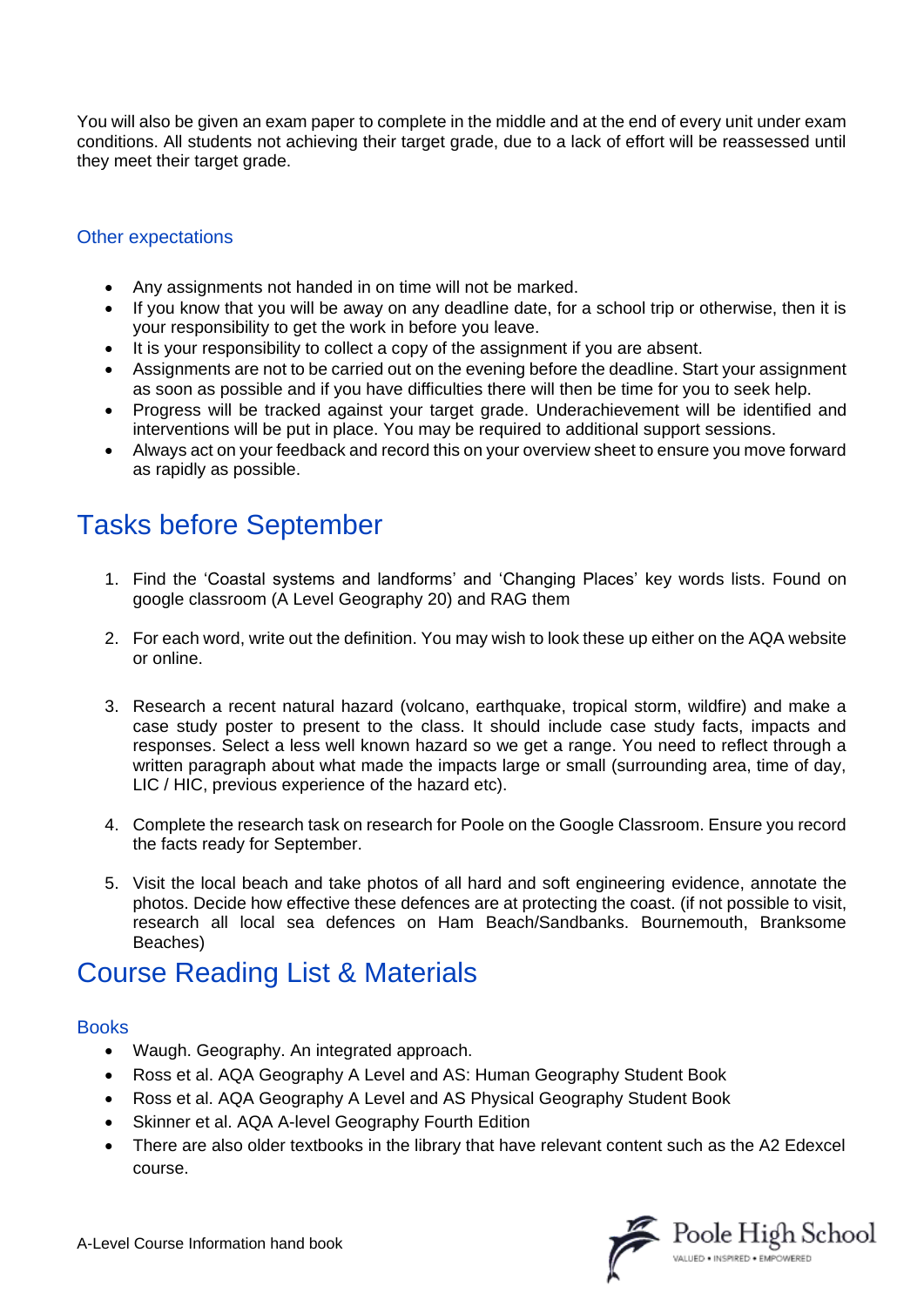# **Reading List: A level Geography**

## **Non-fiction:**

"When Rivers Run Dry" by Fred Pearce "The Economics Naturalist" by Robert H Frank "Histories of Nations" Edited by Peter Furtado "Prisoners of Geography" by Tim Marshall "City of Thorns" by Ben Rawlence "This changes Everything" Naomi Klein "Fast Food Nation" by Eric Schlosser "Wild" by Cheryl Strayed "Why I'm no longer talking to white people about race" by Reni Eddo-Lodge "The Good Immigrant" by Nikesh Shukla (Ed) "When a billion Chinese jump" by Jonathan Watts "Behind the Beautiful Forevers" by Katherine Boo "Emergency Sex… and other desperate measures" by Cain, Postlewait and Thomson "Mad, bad and dangerous to know" by Ranulph Fiennes "How England made the English" by Harry Mount "Notes from a small island" by Bill Bryson

# **Fiction**

"Brick Lane" by Monica Ali "NW" by Zadie Smith "Exit West". By Mohsin Hamed "An unsafe haven". By Nada Awar Jarrar "Shantaram" by Gregory David Roberts "Haifa fragments" by Khulud Khamis "A short history of tractors in Ukrainian" by Maria Lewycka



A-Level Course Information hand book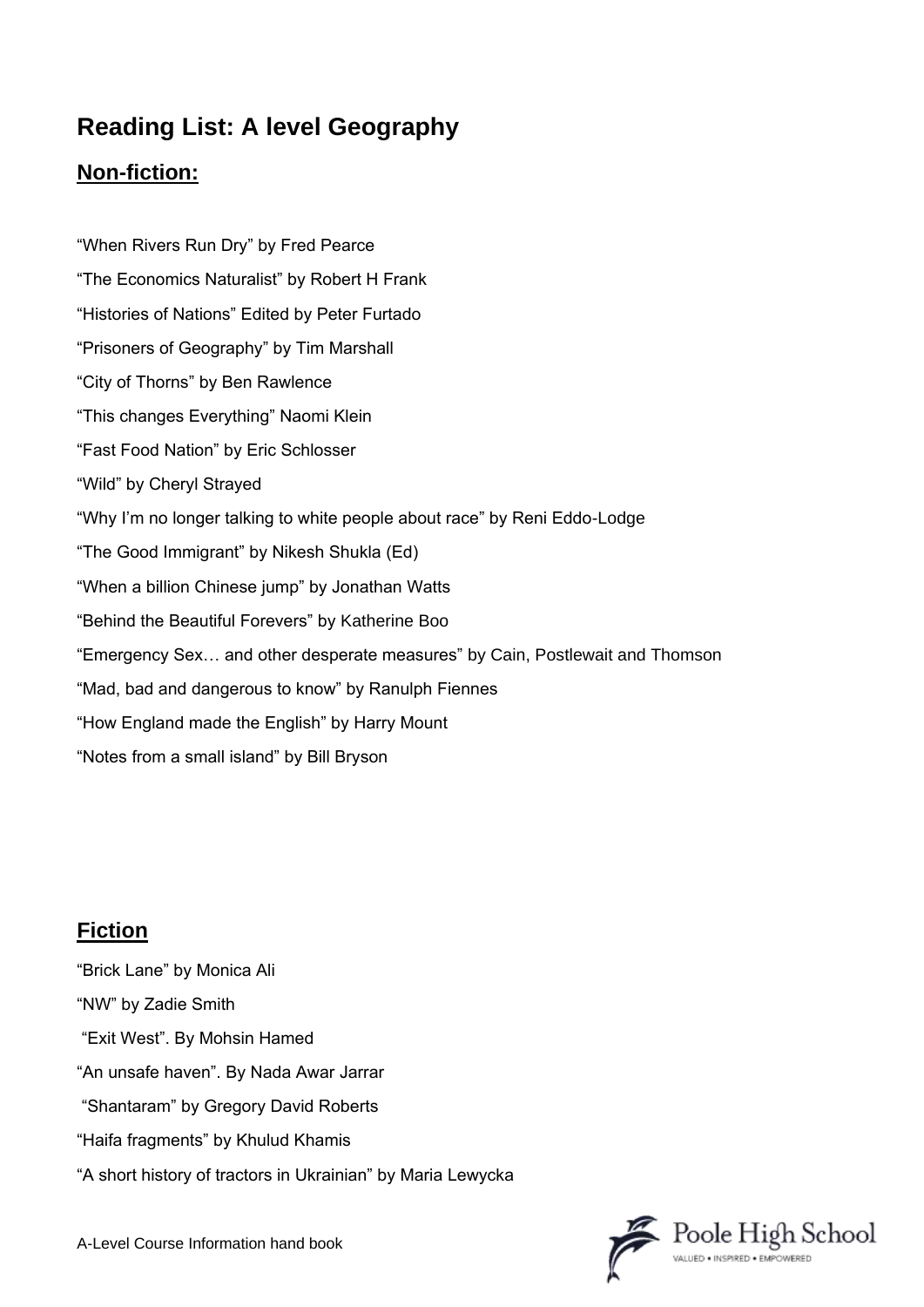"Dust" by Yvonne Adhiambo Owuor "The Kite Runner" by Khaled Hosseini "Americannah" by Chimamanda Ngozi Adichie "Half of a yellow sun" by Chimamanda Ngozi Adichie

### **General Reading/Magazines/Publications:**

- Any good broadsheet
- **Focus**
- 
- 
- 
- New Internationalist **New Internationalist Countrylife**
- 
- Geographical Magazine **Contact Contact Contact Contact Contact Contact Contact Contact Contact Contact Contact Contact Contact Contact Contact Contact Contact Contact Contact Contact Contact Contact Contact Contact Contact**
- National Geographic  **Geography Review**
- National Wildlife **National Wildlife National Wildlife All Accords Permaculture** 
	-
	- The Economist **The Economist CONS FINE SCIENCE 1 New Scientist**

## Geofiles

There is a folder for each unit on both student resources and our google classroom account 'A Level Geography 17', however these few titles should get you started.

#### **Coastal systems and landscape**

- 324 Coastal landforms
- 311 Pembrokshire coast
- 280 Coastal Kent
- 269 Erosion and coastal management at Hengistbury Head

#### **Hazards**

- 336 Nepal earthquake
- 310 Hawaiian hotspots
- 318 Super typhoon Haiyan
- 312 Superstorm Sandy

#### **Changing places**

- 260 Boscombe
- 267 Manchester
- 273 Rebranding Liverpool

### Useful websites

- [www.coolgeography.co.uk](http://www.coolgeography.co.uk/)
- <http://earthquake.usgs.gov/>
- <http://www.ons.gov.uk/census/2011census/2011ukcensuses>